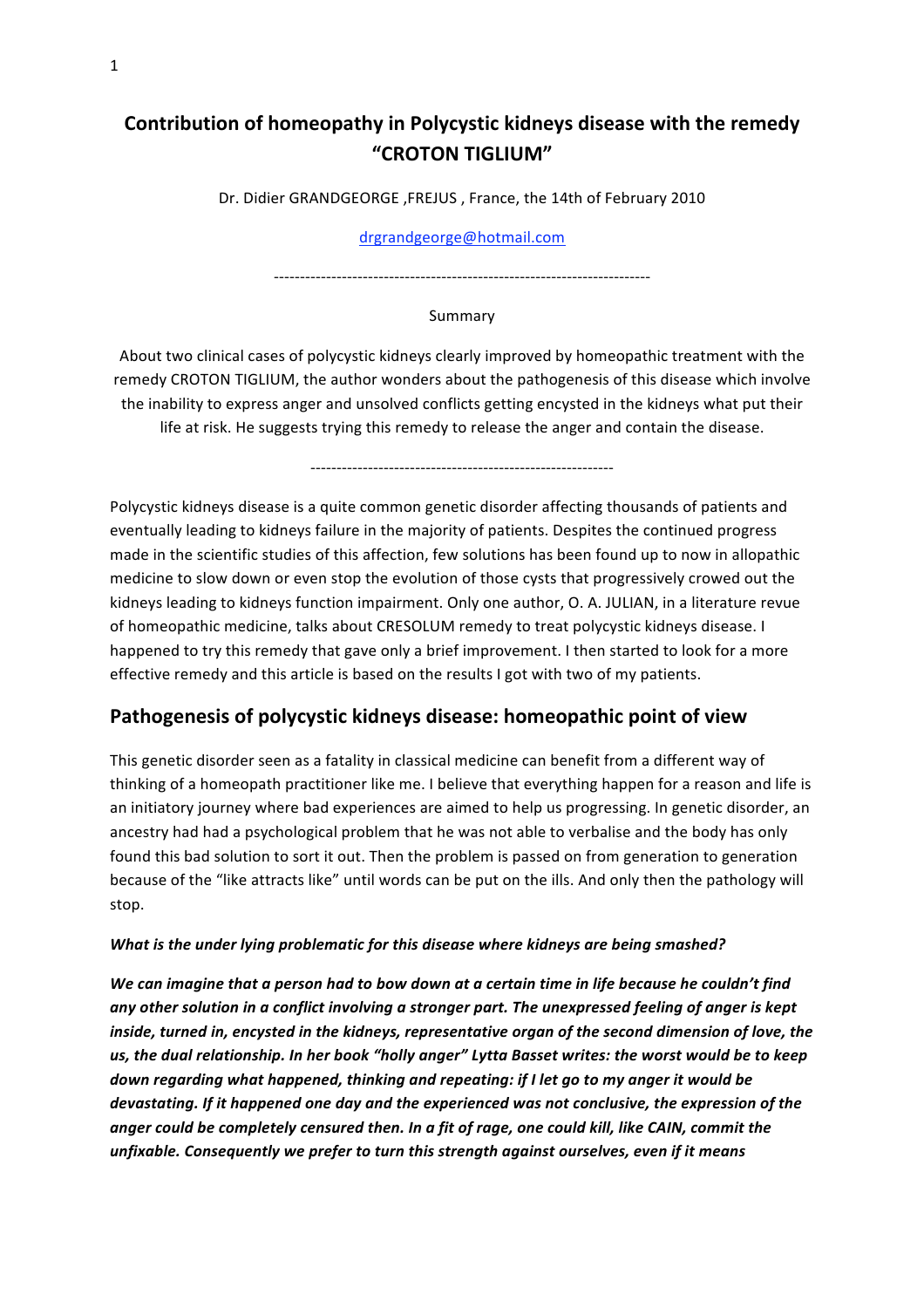### *destroying ourselves, process known by the name of LUESE in homeopathy and that to my opinion correspond to the inability to overcome the Oedipus complex.*

But in homeopathy, there is one remedy the CROTON TIGLIUM, which analysis leads us to conclude that it was the remedy of "under pressure repressed". One of its characteristic symptoms is explosive diarrhoea, splashing, sticking all over the toilet what reflect the internal high pressure. The patient feels tight. He feels the pressure in the forehead. The remedy is known by homeopath paediatrician for the "cannonball shaped" new born baby who suffers from eczema on the genitalia organ.

I therefore felt it interesting to give this remedy in case of polycystic kidneys disease.

## **Observations**

Alexis A, is a baby born the 2th of July 2008 carrier of a polycystic kidney disease discovered during a uterus scan. He had a big cyst of 1 cm and a half diameter on the right kidney and two similar cysts on
the
left
kidneys
and
in
addition
to
it
multiples
cysts
all
over
the
kidney
parenchyma.
The
child
is seen every month by the professor BERNARD in NICE because cysts seem to multiply and he is continuously
suffering
from
explosive
diarrhoea
spattering
the
entire
room
when
he
is
getting changed.
He
is
breastfed.
At
the
three
months
old
I
prescribe
him
a
series
of
differentness
dosages
of CROTON
TIGLIUM
remedy:
9C,
then
ten
days
later
12C,
then
ten
days
later
15C,
then
ten
days
after 18C,
then
ten
days
after
24C
then
ten
days
after
30C.

Seen again at six month old, news is good, the kidney function is not degrading and cysts have stopped multiplying, and even regressing: on the scan there are no sign of the two big cysts on the left
kidney.

In July 2009 his state is stable, and the nephrology monitoring is now done every year. At the end of September 2009 he is a beautiful baby of 12KG without any clinical problem. A lot of cysts have regressed and the kidneys function doesn't seem to be endangered anymore.

N.M. is 59 years old man carrier of hereditary polycystic kidneys disease and decompensate at the age of 52, and who goes for dialysis three times a week. He suffers from high blood pressure (16/10) which goes up when in front of health care professional (18/11) and despites a converting enzyme inhibitor treatment he had had in two occasions a cardiac decompensation with a left ventricular hypertrophy and with a 30% reduction of the ejection fraction. I gave him some CROTON TIGLIUM 9C pills. In fact he often suffers from explosive diarrhoea and it is three months after having an episode of unexpressed anger due to a conflict at work where he had no other choice than bowing down,
as
he
was
facing
a
more
powerful
opponent
that
he
had
decompensated
kidney
failure.

It
was a case of a clay pot against the iron pot. Actually he said himself to be surprised to have being unable to get angry all his life, even younger when his family used to call him "doudou".

During the following days after the prescribing the blood pressure normalises very fast at 13/6, with even some hypotensive phases after the dialysis session leading to an increase in the dried weight. Least but not last the cardiologist notice three months after the normalisation of the cardiac rhythm the disappearance of the left ventricular surcharge and an ejection of fraction back to 58%. At the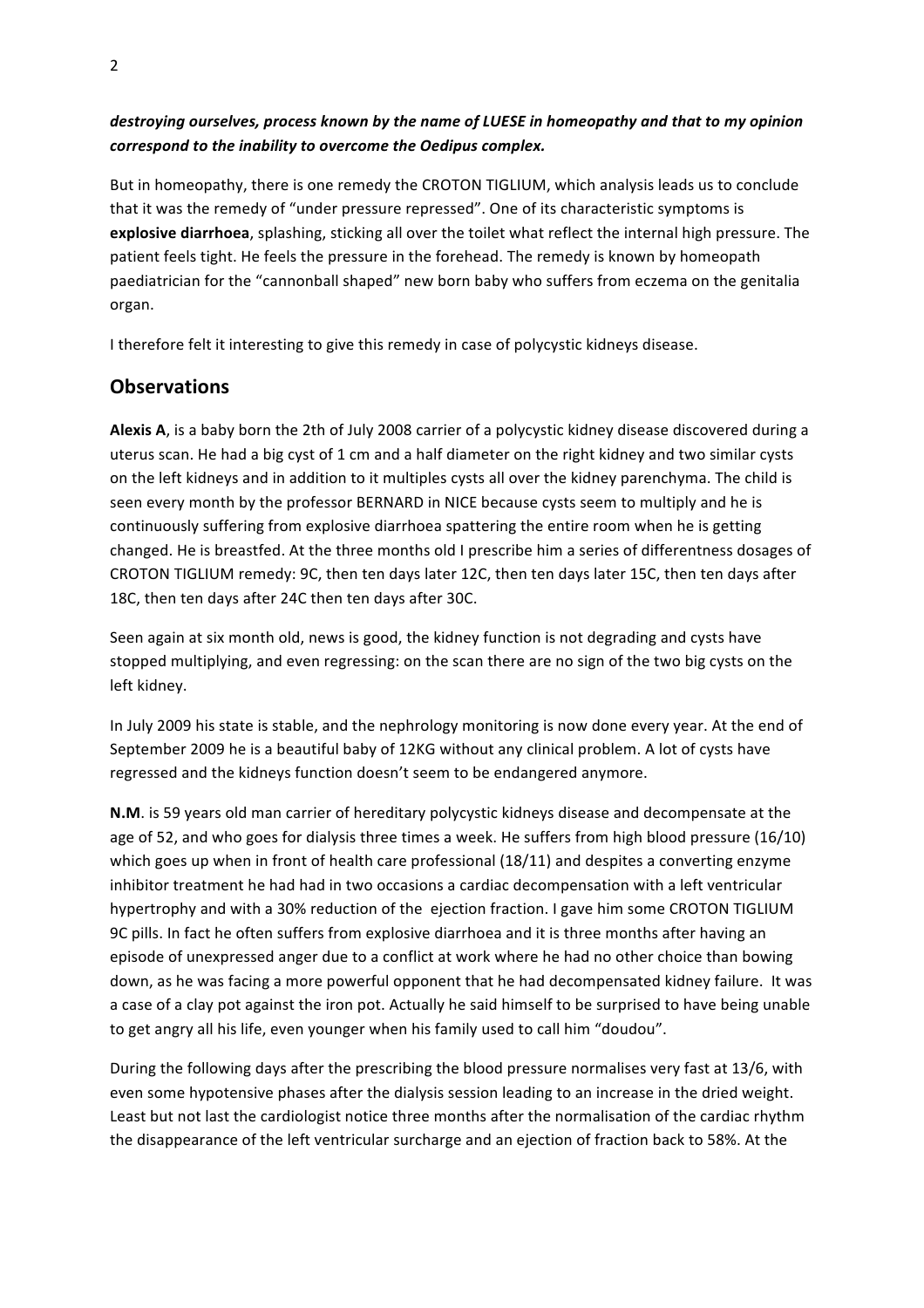clinic,
the
"white
coat"
effect
disappears
and
the
blood
pressure
is
controlled
at
13/8.
In
his
everyday life Mr N.M surprises himself to let go at sane anger fit and sees his diarrhoea disappearing.

#### **DISCUSSION**

*It is obviously too early to draw any definitive conclusion from these two observations, but it seemed interesting for me to share this with anybody involved with polycystic kidney disease. Effectively homeopathy has no contraindication in, no side effects and is well worth trying on patients suffering from this disease in the hope to eradicate it before the definitive destruction of the kidneys.*

**With the following combined symptoms.**

**Polycystic kidney disease**

**Explosives diarrhea**

**Inability to express anger**

**Hypertension aggravated in front of health care professional (the "white coat effect")**

#### **I suggest to try the treatment with CROTON TIGLIUM :**

9C

1
dose,

Then
ten
days
later 12C,

Then
ten
days
later
15C,

Then
ten
days
later
18
C,

Then
ten
days
later24C,

Then
ten
days
later
30C.

### **Conclusion**

**Homeopathy is a complementary medicine that allow, starting from the clinical observation of symptoms to find a remedy that will cure the sick in a gentle, lasting and economical way. For the polycystic kidneys disease and considering the two observations regarding patients being at two opposite stages of life, the hypothesis of a conflict regarding the inability to express the anger seem to fit the CROTON TIGLIUM remedy, which is the remedy for "under pressured repressed". We are suggesting trying this remedy on other patients suffering from polycystic kidneys disease in a way to stabilise the disease before it degenerates. I join my email to this work waiting for the observation of colleagues and families involved.**